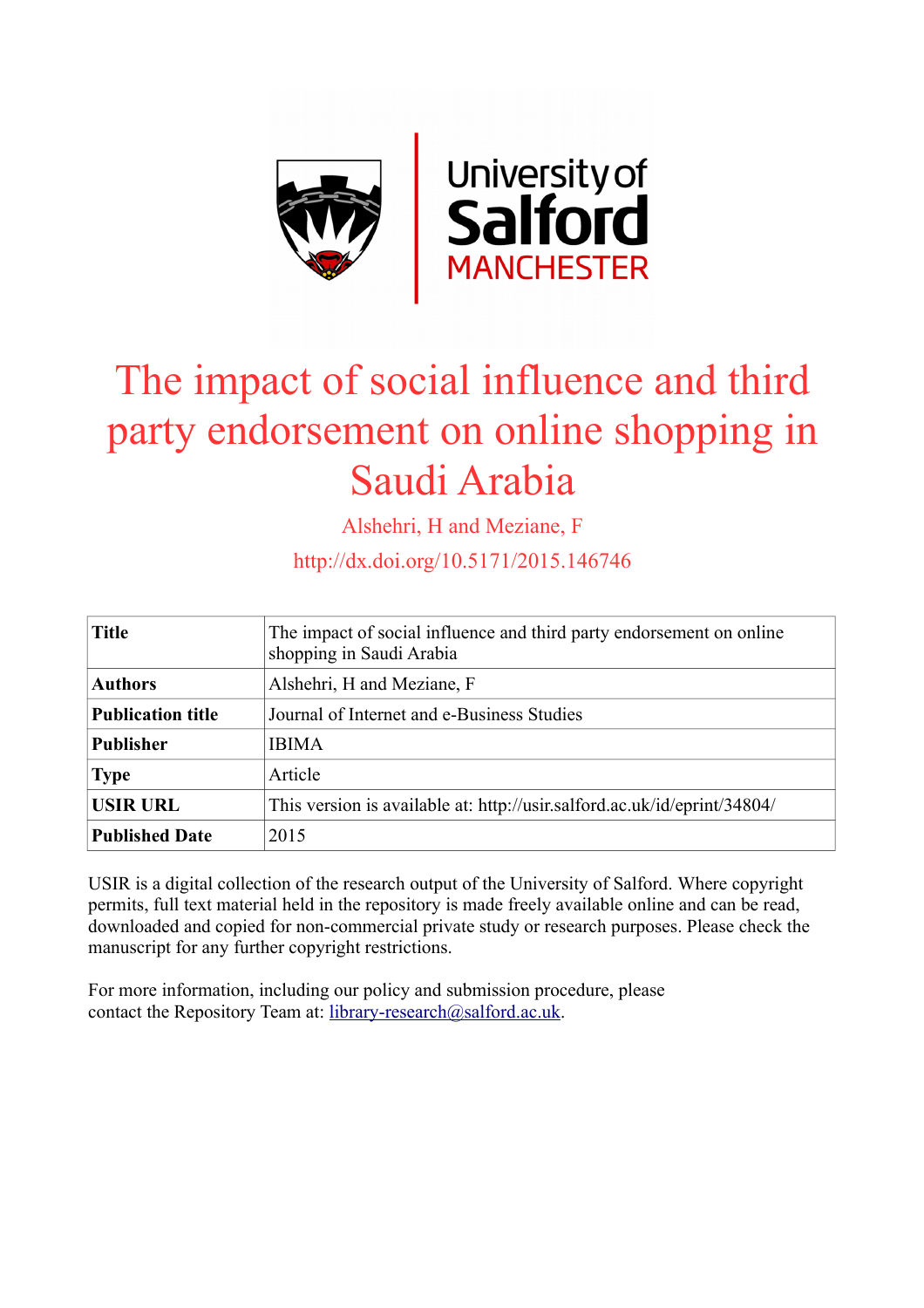*IBIMA Publishing Journal of Internet and e-Business Studies http://www.ibimapublishing.com/journals/JIEBS/jiebs.html Vol. 2015 (2015), Article ID 146746, 9 pages DOI: 10.5171/2015.146746* 



*Research Article* 

# **The Impact of Social Influence and Third Party Endorsement on Online Shopping in Saudi Arabia**

# **Haya Alshehri and Farid Meziane**

School of Computing, Science and Engineering University of Salford, UK

Correspondence should be addressed to: Haya Alshehri; h.alshehri1@edu.salford.ac.uk

Received date: 15 September 2014; Accepted date: 27 January 2015; Published date: 2 September 2015

Academic Editor: Rozalia Nistor

Copyright © 2015. Haya Alshehri and Farid Meziane . Distributed under Creative Commons CC-BY 4.0

#### **Abstract**

It is well documented that social influence and third party endorsements play a significant role in developing trust in E-Commerce. Previous studies have shown that it is relatively true in many countries and across cultures. However, very few studies were conducted in the Middle East and to our knowledge this was the first time to consider family members and friends Recommendation with the context of social influence conducted within Saudi Arabia. The research reported in this paper attempts to investigate whether the findings from previous studies will be similar in Saudi Arabia. Specifically, this study will evaluate the impact of social influence and endorsements on online shopping and whether this plays an important role in increasing online shopping in Saudi Arabia. The results of this study are based on quantitative data collected from a sample of 606 Saudi citizens living in Saudi Arabia. Four factors connected to the impact of social influence and third party endorsements in online shopping are examined. The initial findings of this research confirm that there are similarities with the results of previous studies conducted in other countries. Similarly, the impact of social influence and third party endorsements seems to encourage and support the development of online shopping in Saudi Arabia.

**Keywords:** E-Commerce, Saudi Arabia, Family members and Friends Recommendation, Third Party, Quantitative Research.

#### **Introduction**

**\_\_\_\_\_\_\_\_\_\_\_\_\_\_** 

E-Commerce developed as a consequence of the information and communications technology (ICT) revolution and had a huge influence in the economic area and contributed to its growth. ICT has a huge influence on societies, businesses and

shoppers (Jehangir et al., 2011). Several businesses in developing countries are in the initial phases of the implementation of E-Commerce. The change of companies' strategies and success in these countries and their move to more advanced stages of E-Commerce use depend on their abilities to adopt and implement these new technologies

**Cite this Article as:** Haya Alshehri and Farid Meziane (2015)," The Impact of Social Influence and Third Party Endorsement on Online Shopping in Saudi Arabia ", Journal of Internet and e-Business Studies, Vol. 2015 (2015), Article ID 146746, DOI: 10.5171/2015.146746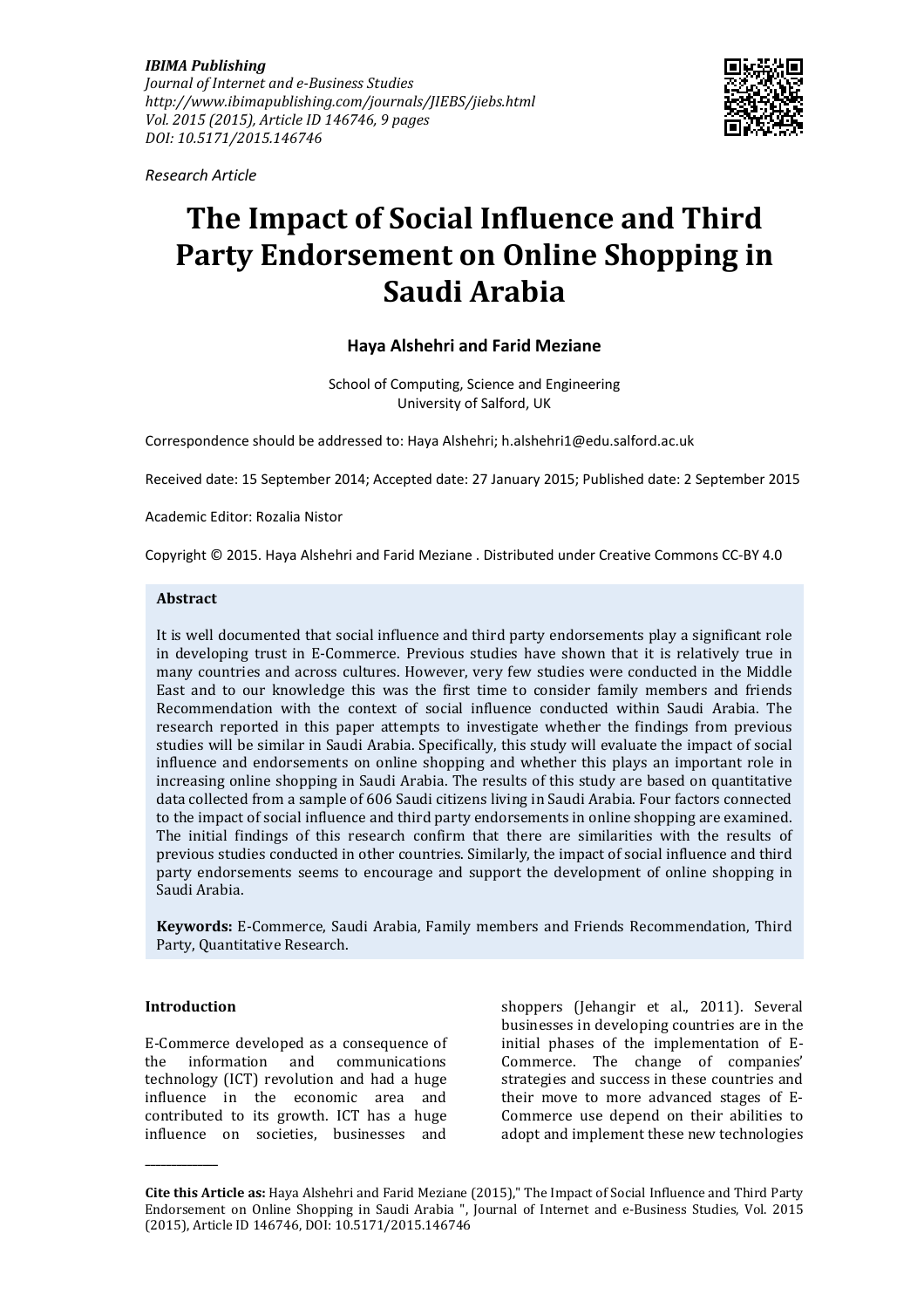in their commercial activities. However, many of these companies are faced with environmental and societal factors that they need first to address and overcome. Some of these factors have been identified in many studies to include the reluctance of local populations to engage in E-Commerce transactions due mainly to the lack of trust in these new technologies.

This study attempts to investigate the influence of recommendations from family members, friends and third parties in using E-Commerce in Saudi Arabia. Indeed, many societies such as the Saudi society are known to be more collectivist than individualist (Turel and Connelly, 2012) and the decision making process seems to be influenced by groups. Hofstede and Hofstede (2005) stated that there are four socio-cultural dimensions: (i) power distance index which represents "the extent to which the less powerful members of organizations and institutions (like the family) accept and expect that power is distributed unequally", (ii) uncertainty avoidance which refers to the density of societies' efforts to avoid concern, (iii) individualism/collectivism that stand for whether social performers highly appreciate the decision of the individual or the group agreement and (iv) masculinity/femininity which refer to what gender values control the societies. Hofstede and Hofstede (2005) specified that the cultural characteristics of a considerably high power distance, collectivism orientations, femininity or masculinity characteristics and high uncertainty avoidance are better describing Middle Eastern countries. In fact, Arab nations are classified as collectivist cultures where families and tribes offer protection for individuals which are born into these citizens (Hofstede and Hofstede, 2005).

In other words, we try to find out if their trust in shopping online would be enhanced when gaining the recommendations of their family members, friends and third parties. In Saudi Arabia, it has been identified that privacy, mainly the misuse of personal information, is one of the key obstacles in the growth of E-Commerce (AlGhamdi, Drew and AlFaraj, 2011). The results of such a study will help in getting a better understanding on whether the recommendations of family

\_\_\_\_\_\_\_\_\_\_\_\_\_\_

members, friends and third parties could affect the decision of engaging in E-Commerce transactions in Saudi Arabia. The remaining of the paper is organized as follows. In section 2, a short background on E-Commerce and social recommendations, such as families, friends, and third parties influence in the engaging and use of E-Commerce is given. Section 3 presents the research methodology and Section 4 summarizes the outcomes of the study.

#### **Background**

\_\_\_\_\_\_\_\_\_\_\_\_\_\_\_\_\_\_\_\_\_\_\_\_\_\_\_\_\_\_\_\_\_\_\_\_\_\_\_\_\_\_\_\_\_\_\_\_\_\_\_\_\_\_\_\_\_\_\_\_\_\_\_\_\_\_\_\_\_\_\_\_\_\_\_\_\_\_\_\_\_\_\_\_\_\_\_\_\_\_\_\_\_\_\_\_\_\_\_\_\_\_\_\_\_\_\_\_\_\_\_\_\_\_

#### *E-Commerce and trust*

B2C E-Commerce is acknowledged as one of the principal accomplishments of the growth and development of the WWW. E-Commerce is seen as a revolution in the business world, since the establishment of E-Commerce as the new "dimension" that is added to the whole plan of business, as a result of smart and fast facilities (Rajon, Al-Nahid and Arif, 2011). Some large businesses are establishing a web presence and are involved in E-Commerce as an approach of raising their incomes (Laudon and Traver 2013). In fact, E-Commerce is recognized as a technique to grow sales and make profits (Shahdad and Nakhaie, 2011). E-Commerce is gaining 'competitive' values as it is allowing access to universal marketplaces and is an appropriate way for all types of companies (Jehangir et al., 2011). Consumers could buy from marketplaces worldwide without traveling to pick up the goods and/or try the services. Various clienteles have engaged in their favored shopping whether those who were from digital or nondigital services such as online tickets, music, books and cameras (Croome, Lawley, and Sharma, 2010). E-Commerce provides services that allow consumers to buy, sell and pay through the WWW and it has been fully set up and implemented in developed countries. Moreover, recommendations by family members, friends and endorsements by third parties have seen improvements in the adoption of B2C E-Commerce in the western world. However, developing nations have not gained the full benefits and advantage of E-Commerce. Several studies have confirmed that E-Commerce in developing countries will be challenged with

Haya Alshehri and Farid Meziane (2015), Journal of Internet and e-Business Studies, DOI: 10.5171/2015. 146746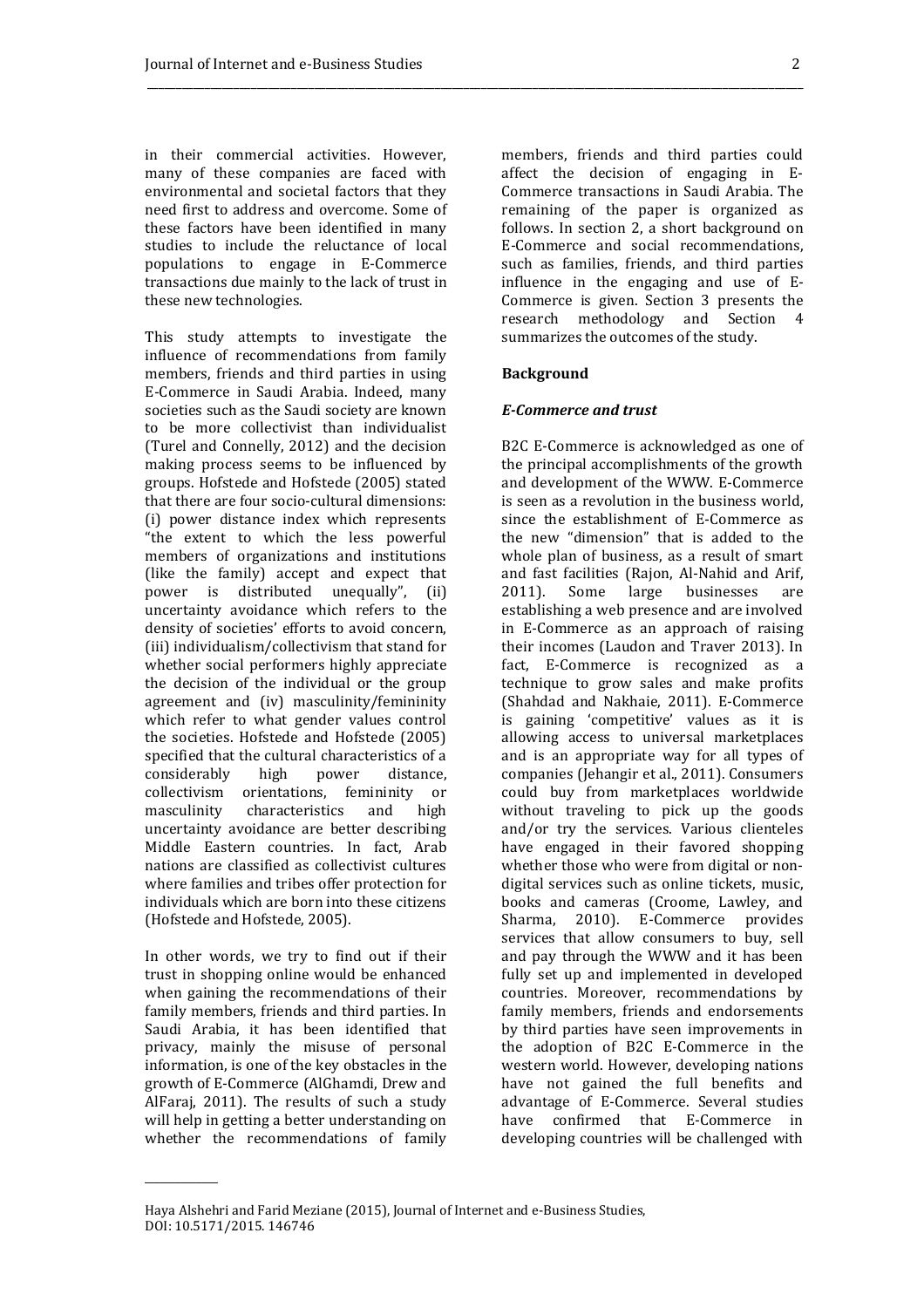\_\_\_\_\_\_\_\_\_\_\_\_\_\_\_\_\_\_\_\_\_\_\_\_\_\_\_\_\_\_\_\_\_\_\_\_\_\_\_\_\_\_\_\_\_\_\_\_\_\_\_\_\_\_\_\_\_\_\_\_\_\_\_\_\_\_\_\_\_\_\_\_\_\_\_\_\_\_\_\_\_\_\_\_\_\_\_\_\_\_\_\_\_\_\_\_\_\_\_\_\_\_\_\_\_\_\_\_\_\_\_\_\_\_\_\_\_\_\_\_\_\_\_\_\_\_\_

more risks than in the developed ones (Molla and Licker, 2005). There are various issues that make it challenging for online firms to develop trust through consumers as compared to the tradition stores. Trust is one of the key issues that is affecting the engagement of societies in E-Commerce activities. Face-to face experience cannot be changed between purchasers and sellers and also, between buyers and goods (Araujo, 2004). Absence of trust is identified as a main issue obstructing the development of E-Commerce (Meziane and Kasran, 2008). Online customers are able to search the website and trust the business, which has potential advantages to the web merchant (Araujo, 2004). It is a vital research area where researchers can study the methods by which customers interact through technology, evaluate its reliability and offer guidelines for trusting these new technologies.

## *Social and third party recommendations*

Social recommendations outlined in this study increase online trust and are gained from family members, friends and third parties. Indeed, a sense of chaos in the E-Commerce marketplace might be felt by customers; for example, they may fear that their personal information could be stolen due to untrustworthy online companies (Head, and Hassanein, 2002). It is well known that information accuracy, which is found in the E-Commerce websites, is incomplete (Meziane and Kasiran 2008). Some businesses claim to have a 'privacy policy', however there is no assurance that it can be found on the merchants' websites and the reviews that are found on many of these websites are hard to verify that they are from genuine consumers (Meziane and Kasiran 2008). Therefore, friends and family members' recommendations enhance the trust of some business websites (Nor and Pearson, 2008). Referees are third parties that deliver independent "recommendations" on the credibility of sellers and they might be derived in several ways, such as individual recommendations, media and watchdogs (Head, and Hassanein, 2002). In fact, initial trust is a very significant concern in the field of B2C EC. Trust can be increased by social and third party recommendations. Jarvenpaa

\_\_\_\_\_\_\_\_\_\_\_\_\_\_

et al. (1999), Jarvenpaa et al. (2000) stated that the perception of reputation of online stores by consumers impacts on their trust. Relatives, colleagues and friends are able to influence the individual to form initial acceptance decisions of online practices (Parthasarathy and Bhattacherjee, 1998; Limayem, Lhalifa, and Frini, 2000). It has been found that recommendations from friends or family members enhance engagement in EC activities through mobile phone (Hillman, Neustaedter, Bowes, and Antle, 2012). Engagement in a mCommerce activity, straight from social media platform recommendations, increases shopping online based on the influence of friends' recommendations (Hillman, et al., 2012). Social recommendations by families and friends have an effective impact to buy and/or not to buy via the Internet market for the reason that the quality of goods and serveries can be confirmed. It has been found that "recommendations by close friends and families are known as an influencing factor on reputation" which affect positively on E-Commerce trust (Meskaran, Abdullah, and Ghazali, 2010). Sinha and Swearingen (2001) stated that users can continuously gain better recommendations than other recommender systems by their friends. Also, recommendations of a merchant reputation are greatly better than most other recommendation systems (Swearingen and Sinha, 2001). It is accepted that recommendations by family members and friends are an important aspect in developing online shopping trust.

# **Research Methodology**

This study used a survey method to examine Saudis' attitudes towards recommendation by family members and friends when they engage in online shopping in Saudi Arabia. This method enabled us to carry out an experiential investigation of phenomenon in its real life environment where they have strong relationships with their families and friends. In this part of the research, questionnaires were used and validated by a pilot study. The questionnaire was designed in English and then translated into the Arabic Language. The Likert scale of 1-5 where 1 was "strongly disagree" and 5 was "strongly agree" was used.

Haya Alshehri and Farid Meziane (2015), Journal of Internet and e-Business Studies, DOI: 10.5171/2015. 146746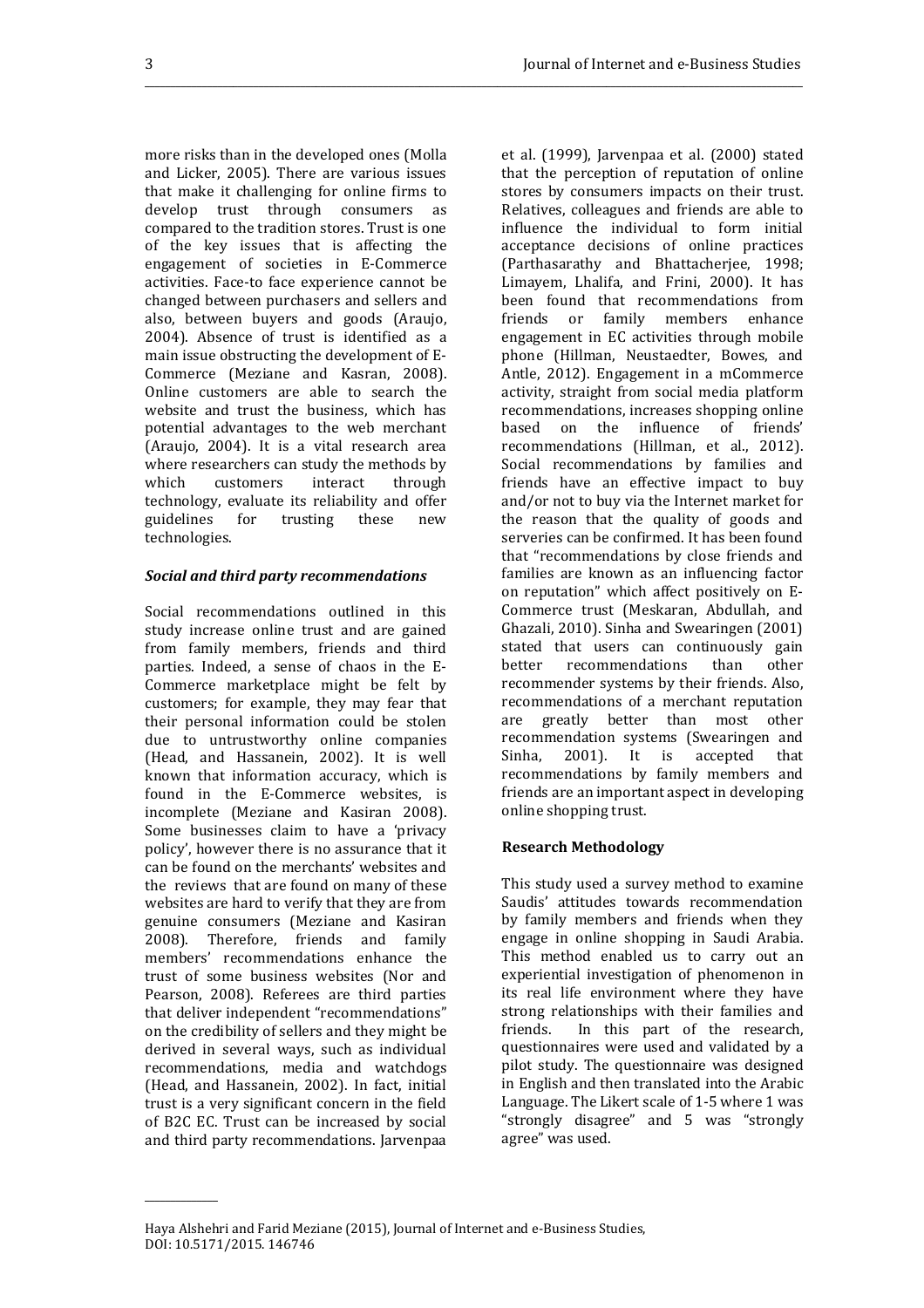The outcomes presented in this paper are part of a larger study which is trying to develop a framework of B2C E-Commerce in Saudi Arabia. The part of the questionnaire

dealing with the effect of recommendation by a family member and friends to support E-Commerce acceptance is given in Table 1.

| family members and friends?                                                           |                                    |                 |                |       |                          |
|---------------------------------------------------------------------------------------|------------------------------------|-----------------|----------------|-------|--------------------------|
|                                                                                       | <b>Strongly</b><br><b>Disagree</b> | <b>Disagree</b> | <b>Neutral</b> | Agree | <b>Strongly</b><br>Agree |
| I will buy from a company that is<br>recommended by a member of my family             |                                    | 2               |                | 4     |                          |
| I will buy from a company that is<br>recommended by a friend.                         |                                    | 2               |                | 4     |                          |
| I will buy online if the company is a<br>member of a well known group of<br>companies |                                    | 2               | 3              | 4     |                          |
| I will buy online if I the company is<br>endorsed by a third party                    |                                    | 2               | 3              | 4     |                          |

#### **Table 1: The recommendation by a family member and friends' part of the questionnaire**

To what extend do you agree or disagree with the following statements that relate to recommendation by

\_\_\_\_\_\_\_\_\_\_\_\_\_\_\_\_\_\_\_\_\_\_\_\_\_\_\_\_\_\_\_\_\_\_\_\_\_\_\_\_\_\_\_\_\_\_\_\_\_\_\_\_\_\_\_\_\_\_\_\_\_\_\_\_\_\_\_\_\_\_\_\_\_\_\_\_\_\_\_\_\_\_\_\_\_\_\_\_\_\_\_\_\_\_\_\_\_\_\_\_\_\_\_\_\_\_\_\_\_\_\_\_\_\_

The sample used is composed of 606 respondents. The distribution of the sample with regards to gender is given in Table 2.

#### **Table 2: Gender and Age distribution of the sample**

| Gender       | <b>Male</b> | 213 |
|--------------|-------------|-----|
|              | Female      | 393 |
| <b>Total</b> |             | 606 |

#### **Results**

\_\_\_\_\_\_\_\_\_\_\_\_\_\_

There must be a reliable and valid measurement tool to evaluate the results of this study. It is significant that the research based on measurement can deliver the validity, that shows the extent to which this instrument is able to measure whether the questions are well designed to gain the estimated answers (Oates, 2006). Cronbach's Alpha is the most communally used test for measuring scale reliability (Field 2005). The number of participants in the sample is 606 from the Saudi general population. The Cronbach's Alpha obtained is .757 and this is summarized in Table 3. As shown, the reliability is high as according to Hinton et al., (2004) reliability in the range (0.70-0.90) is considered to be high.

#### **Table 3: Reliability Statistics, Cronbach's Alpha**

|      | Cronbach's Alpha   Cronbach's Alpha Based on Standardized Items   No of Items |  |
|------|-------------------------------------------------------------------------------|--|
| .795 | .801                                                                          |  |

The aim of this part of the study is to find out if there are effective aspects that enhance Saudi online buyers when they gain recommendation from a family member and friends regarding their experience in buying online.

The first part of the study looks at the willingness of the participants to buy if they are being recommended by a family member. The second part is to find out if they will buy from a company that is recommended by a friend. The third part attempts to understand if participants will buy online if the company

Haya Alshehri and Farid Meziane (2015), Journal of Internet and e-Business Studies, DOI: 10.5171/2015. 146746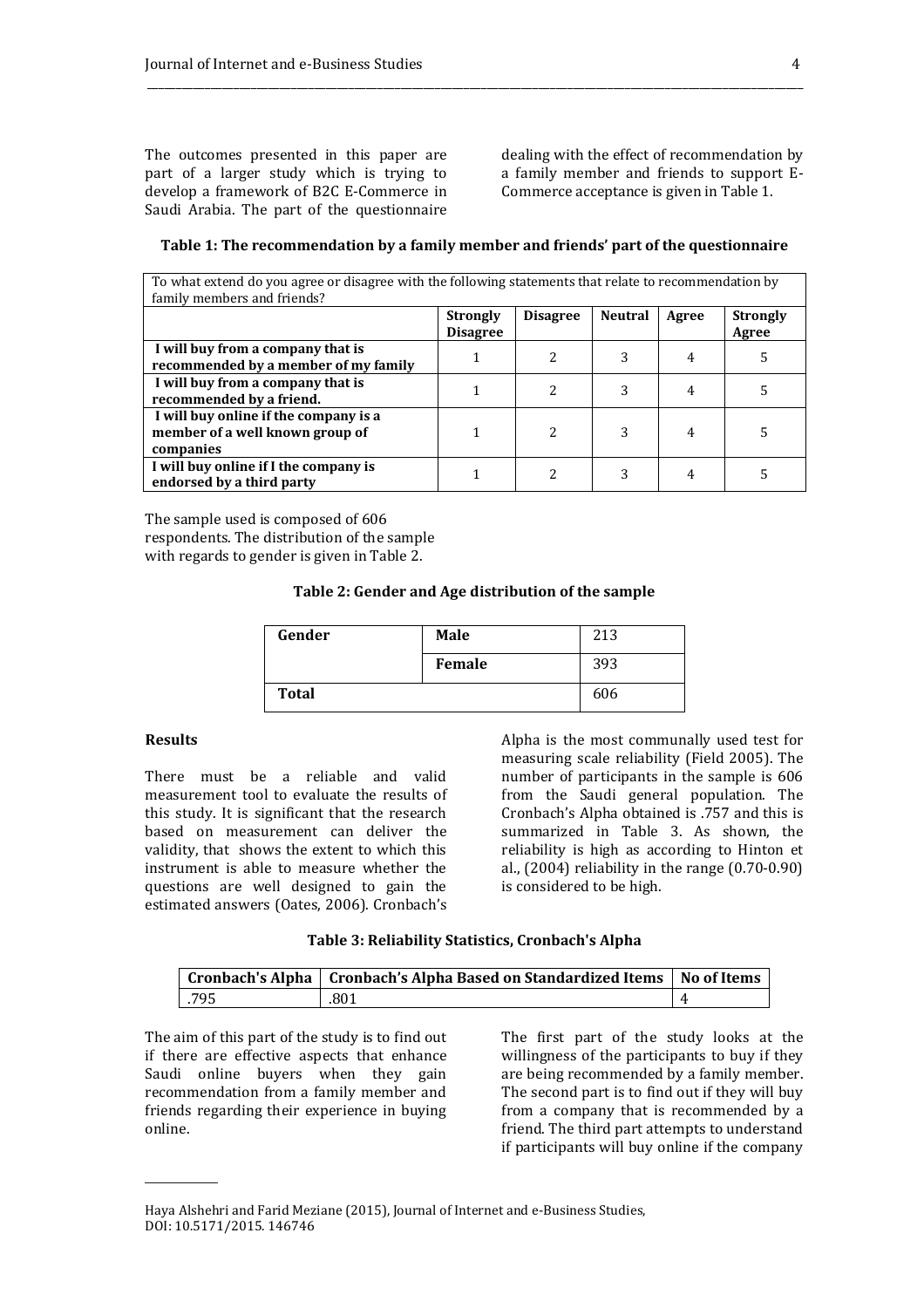is a member of a well known group of companies. The final part tries to understand if they will buy from a company that is endorsed by a third party.

On the question of whether they will buy online if the company is endorsed by a third party, Figure 1 shows the summary of the responses. Around 34.7% agree that they will buy online if a company is recognised by a third party and around 22.4% strongly agree. About 32.7% are not definite about their opinion therefore their answer was neutral. Close to 10% disagree or strongly disagree.



## **Figure 1: I will buy online if the company is endorsed by a third party**

\_\_\_\_\_\_\_\_\_\_\_\_\_\_\_\_\_\_\_\_\_\_\_\_\_\_\_\_\_\_\_\_\_\_\_\_\_\_\_\_\_\_\_\_\_\_\_\_\_\_\_\_\_\_\_\_\_\_\_\_\_\_\_\_\_\_\_\_\_\_\_\_\_\_\_\_\_\_\_\_\_\_\_\_\_\_\_\_\_\_\_\_\_\_\_\_\_\_\_\_\_\_\_\_\_\_\_\_\_\_\_\_\_\_\_\_\_\_\_\_\_\_\_\_\_\_\_

Figure 2 shows the results of the survey with regards to whether participants will buy online if the company is a member of a well-known group of companies. Around 47% agree that they will buy online if the company is a member of a

\_\_\_\_\_\_\_\_\_\_\_\_\_\_

well-known group of companies and around 36.3% strongly agree. The percentages of participants that disagree or strongly disagree represent around 2.8%.



**Figure 2: I will buy online if the company is a member of a well-known group of companies** 

Haya Alshehri and Farid Meziane (2015), Journal of Internet and e-Business Studies, DOI: 10.5171/2015. 146746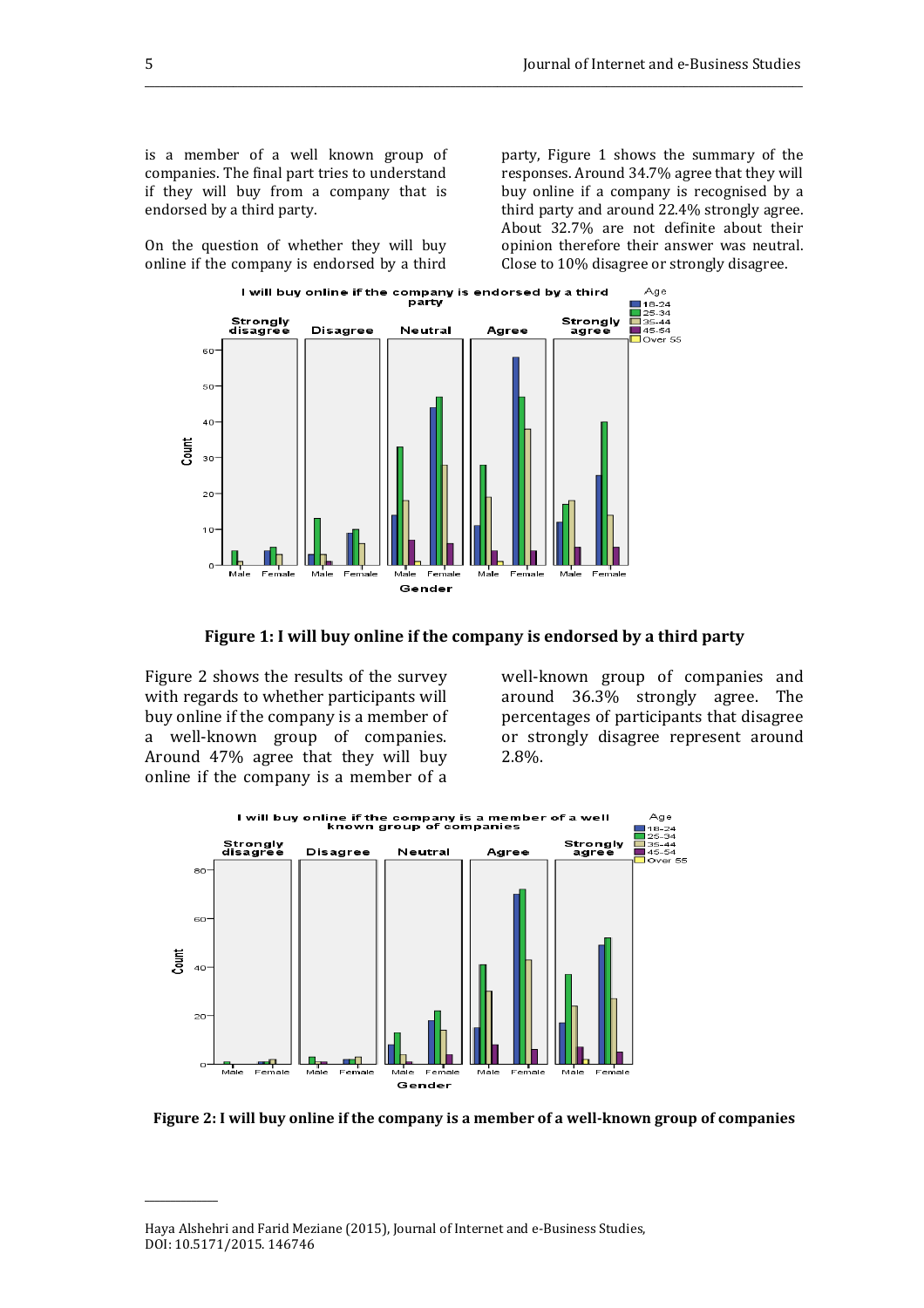With regards to buying online from a company that is recommended by a friend, Figure 3 summarises the results of this study. Around 48% agree that they will buy online from a company that is recommended by a friend and around 26% strongly agree. Around 5% disagree or strongly disagree.



**Figure 3: I will buy from a company that is recommended by a friend** 

\_\_\_\_\_\_\_\_\_\_\_\_\_\_\_\_\_\_\_\_\_\_\_\_\_\_\_\_\_\_\_\_\_\_\_\_\_\_\_\_\_\_\_\_\_\_\_\_\_\_\_\_\_\_\_\_\_\_\_\_\_\_\_\_\_\_\_\_\_\_\_\_\_\_\_\_\_\_\_\_\_\_\_\_\_\_\_\_\_\_\_\_\_\_\_\_\_\_\_\_\_\_\_\_\_\_\_\_\_\_\_\_\_\_

Figure 4 illustrates the results with regards to participants who will buy online from companies that are recommended by a family member. Around 52% agree and

\_\_\_\_\_\_\_\_\_\_\_\_\_\_

around 30% strongly agree. There are around 4% that disagree or strongly disagree.



**Figure 4: I will buy from a company that is recommended by a member of my family.** 

Haya Alshehri and Farid Meziane (2015), Journal of Internet and e-Business Studies, DOI: 10.5171/2015. 146746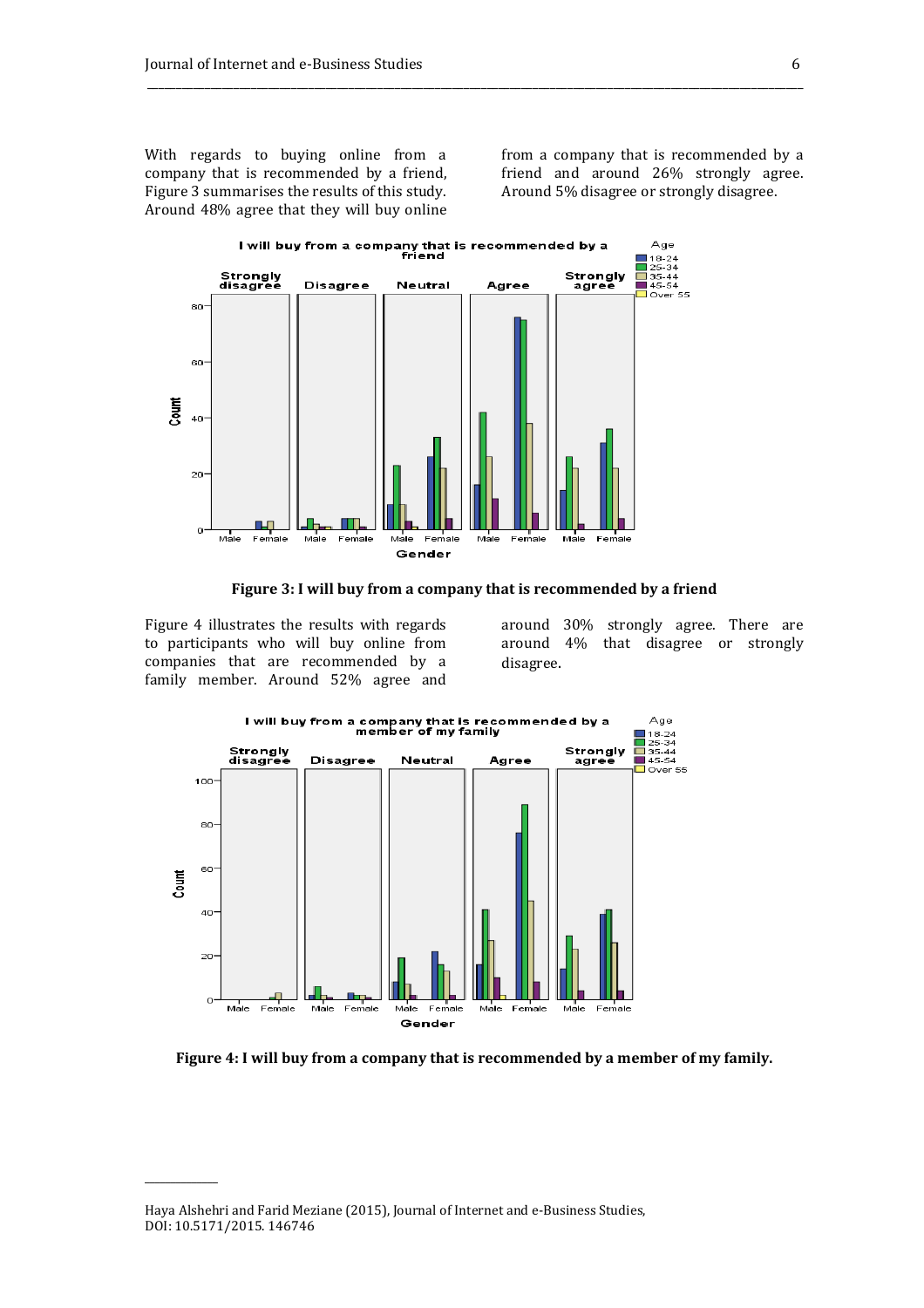#### **Conclusion**

This research contributes to B2C E-Commerce field by presenting a new scope to improve wide knowledge of customer behaviors. Besides, confirming constructs' influences perceptions toward trusting the recommendations of families, friends and third party endorsement within the context of Saudi Arabia. This research may help in providing a better understanding and more visions about the factors affecting online trust in E-Commerce. This study investigated Saudis' attitudes towards engaging in B2C E-Commerce based on the recommendations by family members, friends and endorsed by a third party when they engage in online transactions.

The outcomes of this study were summarized in the previous sections. A light analysis of these initial results illustrates that in general, Saudis seem to be more comfortable and/or trust more when they gain recommendations by a family member, friends and endorsement by a third party when shopping online.

It is of value to note that a member of a wellknown group of companies is a strong and effective factor which enhances participants to trust buying online (83.3%). There are also 81.5% of the respondents that trust their family members' recommendations, and around 73.8% for those who also will accept and trust recommendations from friends. More than half of respondents are fine with endorsements by a third party, which is a supportive factor that enhances them to buy online (57.1%).

In fact, when moving toward very specific information a big number of respondents are affected by trust in the recommendations of a member of family and/or friend, therefore this demonstrates the strength of family and social relationships.

The level of customer trust will increase if a company is endorsed by a third party and is a member of a well-known corporation since that will reduce the fear of the risks that accompany shopping online.

The results are summarized in Table 4.

| Company<br>which | <b>Endorsed by</b><br>a third party | <b>Member of a well</b><br>know group of<br>companies | Recommended<br>by a friend | Recommended by a<br>member of my<br>family |
|------------------|-------------------------------------|-------------------------------------------------------|----------------------------|--------------------------------------------|
| Agree/S.         | 57.1%                               | 83.3%                                                 | 73.8%                      | 81.5%                                      |
| Agree            |                                     |                                                       |                            |                                            |
| Disagree/S.      | 10.2%                               | 2.8%                                                  | 4.8%                       | 3.8%                                       |
| <b>Disagree</b>  |                                     |                                                       |                            |                                            |

#### **Table 4: Summary of the respondents for individual information**

\_\_\_\_\_\_\_\_\_\_\_\_\_\_\_\_\_\_\_\_\_\_\_\_\_\_\_\_\_\_\_\_\_\_\_\_\_\_\_\_\_\_\_\_\_\_\_\_\_\_\_\_\_\_\_\_\_\_\_\_\_\_\_\_\_\_\_\_\_\_\_\_\_\_\_\_\_\_\_\_\_\_\_\_\_\_\_\_\_\_\_\_\_\_\_\_\_\_\_\_\_\_\_\_\_\_\_\_\_\_\_\_\_\_\_\_\_\_\_\_\_\_\_\_\_\_\_

Extra statistical analyses on the sample are required to obtain more detailed understanding of the behaviour of the participants. Tests should be achieved to approve or not the significance of the answers based on gender and age groups.

As a final point, this outcome aspect would provide several benefits to the Saudi online sales development which perhaps can enhance the national economy growth to similar countries' environment growth.

\_\_\_\_\_\_\_\_\_\_\_\_\_\_

# **Acknowledgment**

This paper was financed by the Ministry of higher education in Saudi Arabia, I would like to express thanks for supporting this work, and I wish to thank the Saudi Arabian Cultural Bureau in London for their continuous backing.

#### **References**

1. AlGhamdi, R., Drew, S., & AlFaraj, O. (2011). 'Issues Influencing Saudi Customers' Decisions to Purchase from Online Retailers in the KSA: A Qualitative Analysis' *European* 

Haya Alshehri and Farid Meziane (2015), Journal of Internet and e-Business Studies, DOI: 10.5171/2015. 146746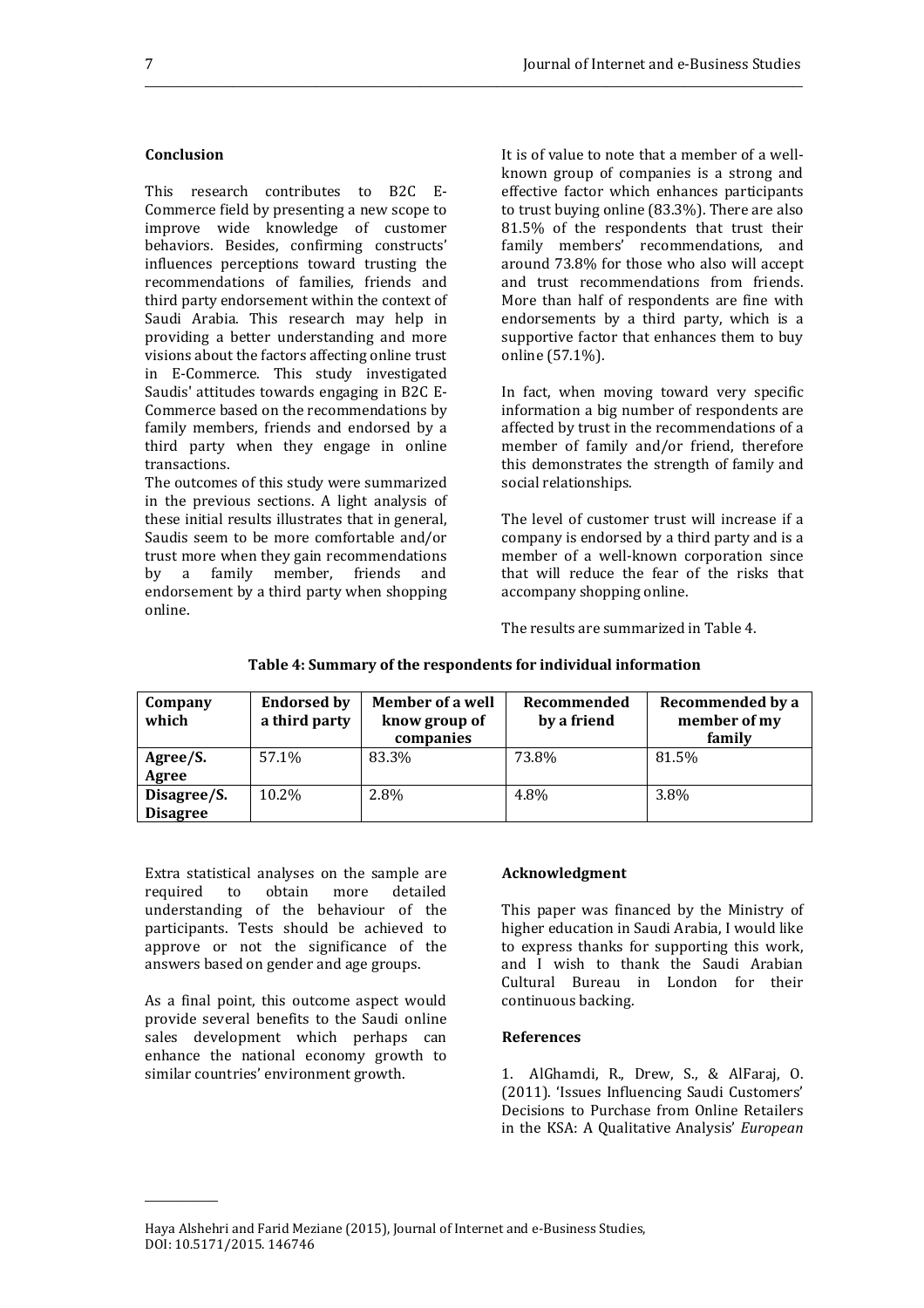*Journal of Scientific Research*, 55 (4), 580- 593.

2. Araujo, I. (2004), 'Establishing long-Term trust in e-commerce' International Conference on e-Commerce (IADIS), 14-16 December 2004, Lisbon, Portugal, 422-429.

3. Croome, R., Lawley, M., Sharma, B. (2010), 'Antecedents of Purchase in the Online Buying Process', *Journal of Internet Business,* (8), 1-40.

4. Field, A. P. (2005) Discovering Statistics Using SPSS, 2nd edition, Sage, London.

5. Head. M., and Hassanein, K. (2002), 'Trust in e-Commerce: Evaluating the Impact of Third Party Seals', *Quarterly Journal of Electronic Commerce,* 3 (3), 307-325.

6. Hinton, P. R., Brownlow, C., McMurray, I. and Cozens, B. (2004) SPSS Explained, Routledge Inc., East Sussex, England.

7. Hillman, S. Neustaedter, C. Bowes, J. and Antle, A. (2012), 'Soft Trust and mCommerce<br>Shopping Behaviours. MobileHCl '12 Shopping Behaviours. MobileHCI '12 Proceedings of the 14<sup>th</sup> international conference on Human-computer interaction with mobile devices and services', San 21-24 December 2012, Francisco, CA, USA, 113-122

8. Hofstede, G. and Hofstede, Gert-J. (2005), Cultures and Organizations: Software of the Mind, McGraw-Hill Education, New York.

9. Jarvenpaa, S. L., Tractinsky, N., Saarinen, L., (1999), 'Consumer Trust in an Internet Store: Cross-Cultural Validation', *Journal of Computer Mediated Communications*, 5, 2.

10. Jarvenpaa, S. L., Tractinsky, J., and Vitale, M. (2000). Consumer trust in an internet store. Information Technology and Management, 1, pp. 45-71.

11. Jehangir M., Dominic P.D.D, Naseebullah and Khan, A. (2011), Towards Digital Economy: The Development of ICT and E-Commerce in Malaysia. Modern Applied Science, 5(2):171-178.

\_\_\_\_\_\_\_\_\_\_\_\_\_\_

12. Laudon, K.C. and Traver C.G.(2013), Ecommerce: Business, Technology, Society (9th Edition), Pearson Prentice Hall, New Jersey.

\_\_\_\_\_\_\_\_\_\_\_\_\_\_\_\_\_\_\_\_\_\_\_\_\_\_\_\_\_\_\_\_\_\_\_\_\_\_\_\_\_\_\_\_\_\_\_\_\_\_\_\_\_\_\_\_\_\_\_\_\_\_\_\_\_\_\_\_\_\_\_\_\_\_\_\_\_\_\_\_\_\_\_\_\_\_\_\_\_\_\_\_\_\_\_\_\_\_\_\_\_\_\_\_\_\_\_\_\_\_\_\_\_\_

13. Limayem, M. Lhalifa, M. and Frini, A. (2000), 'What Makes Consumers Buy from the Internet? A longitudinal Study of Inline Shopping' *IEEE transactions on Systems, Man and Cybernetics-Part A: Systems and Humans*, 30 (4), 421-432.

14. Meskaran, F., Abdullah, R., and Ghazali, M. (2010), 'A conceptual Framework of Iranian Consumer Trust in B2C Electronic Commerce', *Computer and Information Science* 3 (2), 126-139.

15. Meziane, F. and Kasiran, K. (2008), 'Evaluating Trust in Electronic Commerce: A Study Based on the Information Provided on Merchants Websites', *Journal of the Operational Research Society*, 59 (4), 464- 472.

16. Molla A. and Licker P.S. (2005), 'Perceived e-readiness Factors in EC Adoption: an Empirical Investigation in a Developing Country', *International Journal of Electronic Commerce,* 10 (1), 83-110.

17. Nor, K. M. and J. M. Pearson, J. M. (2008), 'An Exploratory Study into the Adoption of Internet Banking in a Developing Country', Malaysia, *Journal of Internet Commerce*, The Haworth Press, 7(1), 29-73.

18. Oates, B. J. (2006) Researching Information Systems and Computing. London.

19. Parthasarathy, M. and Bhattacherjee, A. (1998), 'Understanding Post-adoption Behavior in the Context of Online Services', *Information Systems Research,* 9 (4), 362-79.

20. Rajon, S. A. A., Abdullah-Al-Nahid and Arif, A. S. M. (2011), 'A Generic Framework for Implementing Electronic Commerce in Developing Countries', *International Journal of Computer and Information technology* (IJCIT), 01(02),42-53.

21. Sinha, R. and Swearingen, K. (2001), Comparing Recommendations Made by Online Systems and Friends, *In Proceedings of* 

Haya Alshehri and Farid Meziane (2015), Journal of Internet and e-Business Studies, DOI: 10.5171/2015. 146746